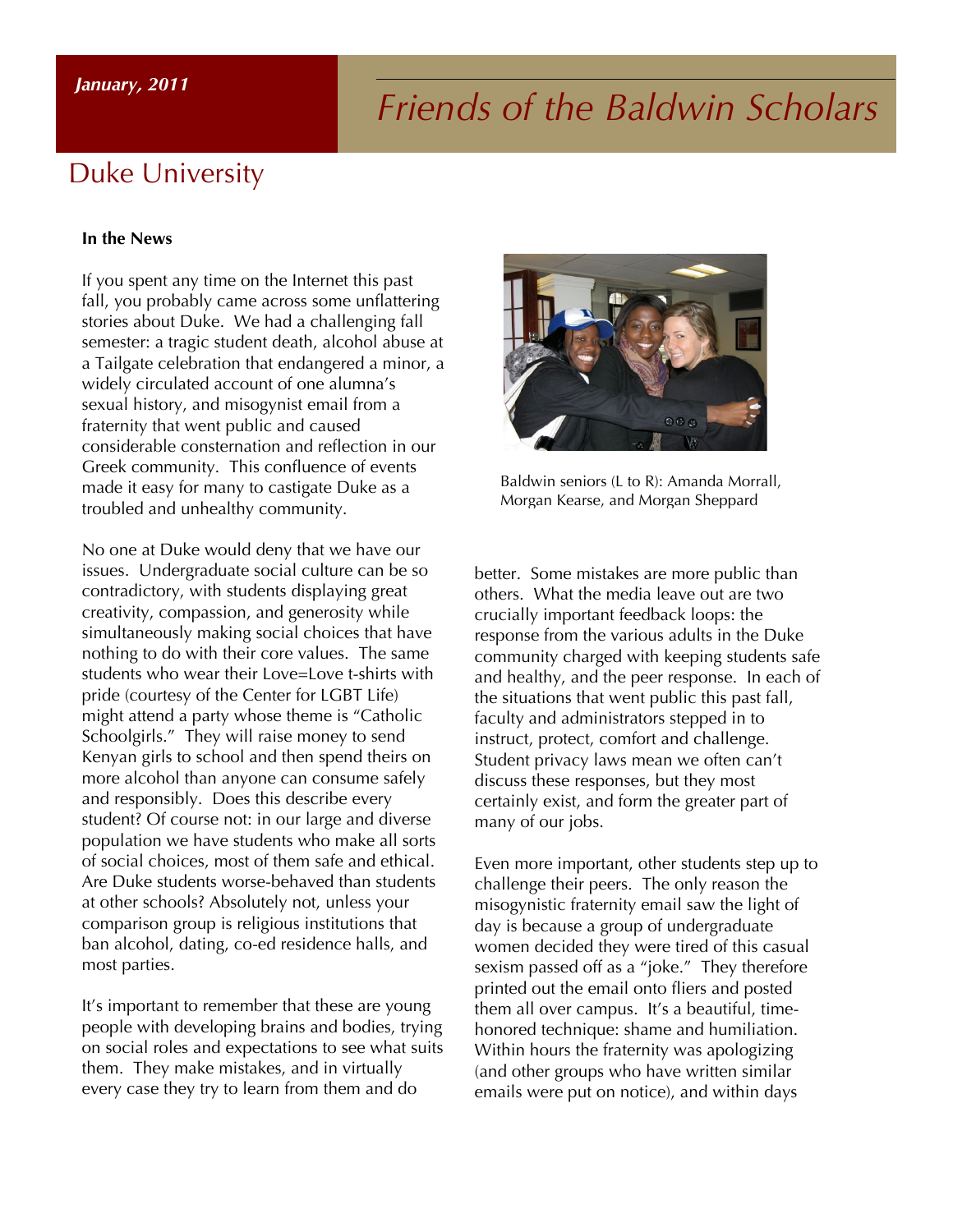the Duke Student Government President, Mike Lefevre, wrote an excellent editorial in the *Chronicle* arguing that student culture needed to change. Baldwin Scholar Michelle Sohn '11 organized a series of forums via DSG within the week to discuss these issues, and she will be helping carry this work forward into the spring semester along with several other Baldwins.

We try to nurture several qualities in our Baldwins: belief in themselves and other women, willingness to speak up against injustice, commitment to do the hard work of social change. Each Baldwin Scholar works in her own sphere to make Duke a better, more equitable environment. As you read this newsletter you will see why we're so proud of them, and why the media tales of Duke reflect so little of our vibrant and complex community. It's hard to single out any one Scholar, but I do have to highlight one extraordinary accomplishment: Alessondra (Allie) Speidel -- Pratt senior, varsity swimmer, and loyal Baldwin -- was awarded a highly competitive Marshall Scholarship for post-graduate study in Biomedical Engineering in the United Kingdom. Allie's award may have drawn less media attention, but it's much more representative of Duke and the Baldwin Scholars.

Donna Lisker, Co-Director of the Baldwin Scholars Program

#### Mayda Del Valle to perform at Duke in February



Monday, February 14 8p.m. Reynolds Theater, Bryan Center

> This event is free and open to the public.

Mayda Del Valle is a talented spoken word artist and winner of the 2001 National Poetry Slam. She was selected as one of twenty women on Oprah's first "power list" and has performed at the Obama White House.

Mayda will be the seventh guest in the Jean Fox O'Barr Distinguished Speaker Series. This series is generously funded by the Muglia Family Foundation.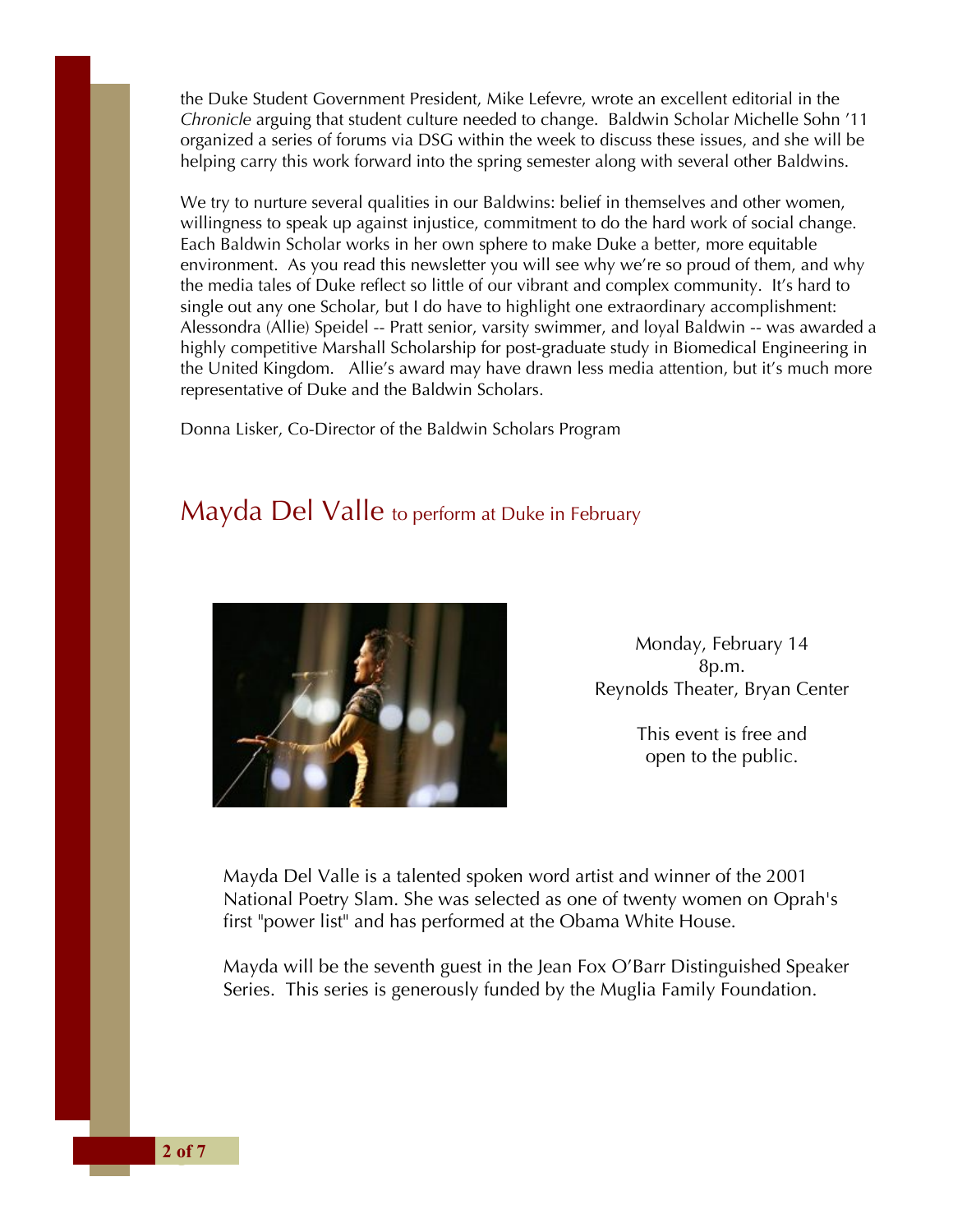## Welcome Class of 2014 Baldwin Scholars!



(L to R) Lauren Carroll, Beth Gordon, Leilani Doktor, Anna Koelsch

New and upperclass Baldwins enjoy meeting each other at a welcome lunch in December.

Meet the seventh class of Baldwin Scholars! The class includes 16 Trinity and two Pratt students and two varsity athletes. The new Baldwin Scholars hail from thirteen states and one US Territory. Their interests include theater, dance, martial arts, environmental issues, global health, medicine, and international law.

**Audrey Adu-Appiah** is from Charlotte, North Carolina. Academically, she is interested in English and economics. She participates in Duke Debate and is an avid photographer.

**Grace Benson**, from Blacksburg, Virginia, is a member of the Duke Quidditch team and has a strong background in theater. She participated in the Ethics, Leadership, and Global Citizenship Focus program and is interested in pursuing psychology or Public Policy.

**Lauren Carroll** hails from Phoenix, Arizona, where she attended a small performing arts high school. At Duke, Lauren participated in the Muslim Cultures Focus program and is interested in International Comparative Studies and Arabic. In her free time, Lauren gathers friends to watch Bollywood movies.

**Emily Davis**, from Hollis, New Hampshire, plans to major in Biomedical Engineering. She is a member of the club swimming team at Duke and is active with WISER.

**Leilani Doktor** is from Honolulu, Hawaii. Leilani competed in the Junior Olympics in kayaking and now rows for the Duke novice rowing team. She is also president of Wilson dorm this year.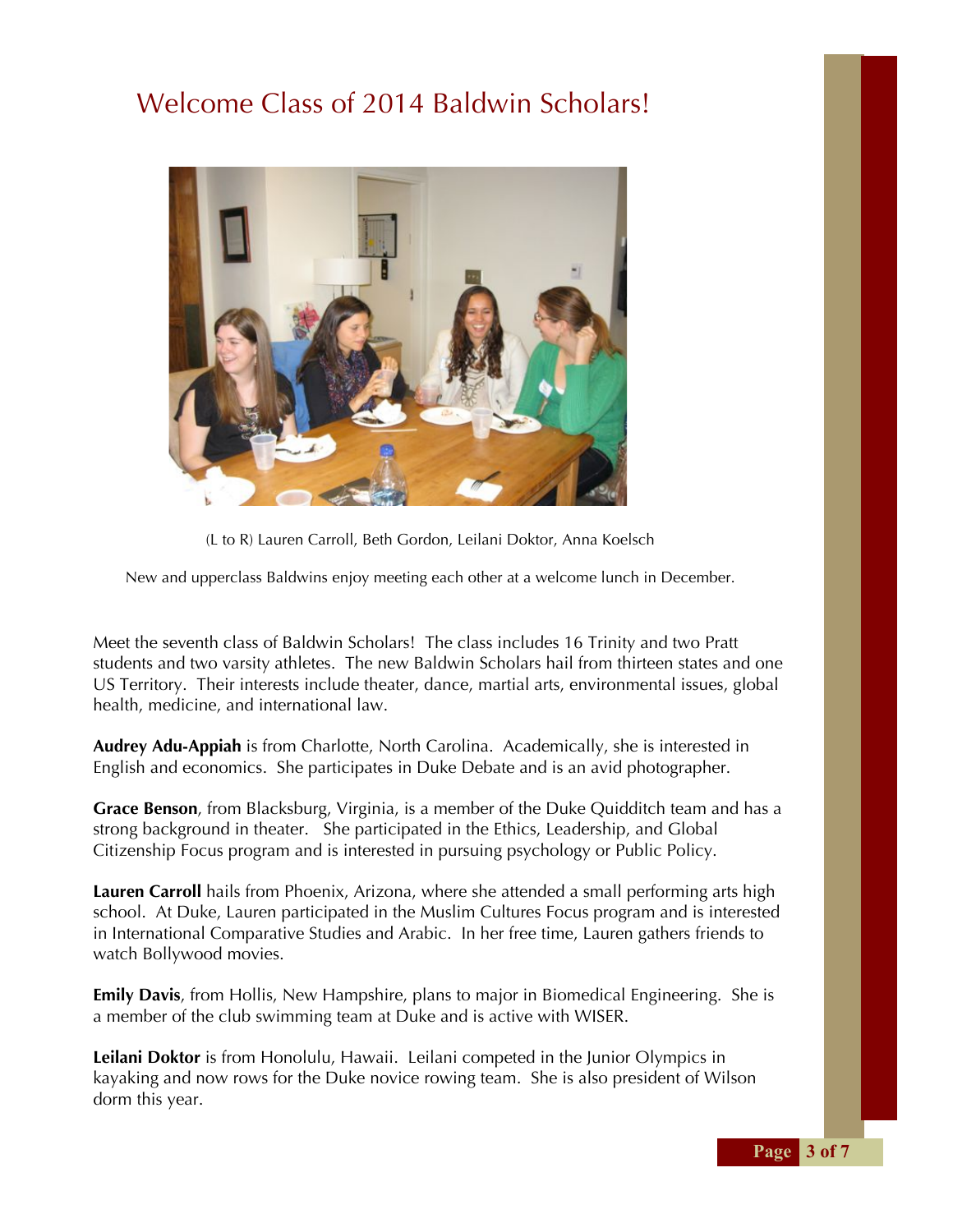**Valentine Esposito**, from Saint James, New York, is pre-med and wants to be certified to serve on Duke EMS. Valentine is a black belt in jujitsu.

**Rebekah Johnston** is from Jacksonville, North Carolina. She is a student in the Pratt School of Engineering and a pole-vaulter for the varsity Duke Track Team. She is passionate about environmental issues.

**Anna Koelsch**, from Mendota Heights, Minnesota, was active in high school debate and wants to coach debate in Durham Public Schools. She is interested in studying politics and international law at Duke.

**Alexandria Lattimore** hails from Chelmsford, Massachusetts. She participated in the Muslim Cultures Focus program, particularly enjoying the discussions on gender and religious issues. She is a ballet dancer and is involved in community service in Durham.

**Andrea Lewis** is from Gallatin, Tennessee. She was a member of the Ethics, Leadership, and Global Citizenship Focus program and was selected for Leadership Roundtable. Andrea sings with the United in Praise gospel choir.

**Flora Muglia** is from Mercer Island, Washington. She is well traveled and loves to learn about different cultures. She is particularly interested in the Middle East and participated in the Muslim Cultures Focus program. Flora is a hip-hop dancer and a member of the club swimming team at Duke.

**Kamika Shaw**, from East Elmhurst, New York, attended an all-girls high school. She is prelaw and a member of Duke Democrats. Kamika is passionate about social justice issues and is an accomplished dancer.

**Shweta Shukla**, from Cockeysville, Maryland, is interested in science research and creative writing. She is a classically trained Indian dancer and belongs to the Hindu Students Association at Duke.

**Devesha Solanki** is from Madison, Mississippi. Esha is pre-med with interests in literature, dance, and music.

**Elizabeth Tobierre**, from Kingshill, Virgin Islands, is also a Gates Millennium Scholar. She is interested in medicine and global health. Elizabeth serves on the library advisory board and is a member of SOCA, Students of the Caribbean.

**Xueyang (Sarah) Wang** hails from Cary, North Carolina and attended North Carolina School for Science and Math. She is interested in chemistry and completed genetics research on corn before attending Duke. Sarah plays the clarinet in the Wind Symphony.

**Jessye Waxman**, from Great Neck, New York, is passionate about environmental issues and has a track record of activism. She is learning Irish step dancing and dresses in costumes as a hobby.

**Amelia (Mia) Wise** is from Powell, Ohio. She is a member of the varsity Field Hockey team at Duke and a figure skater. She is pre-med and interested in Chinese language.

**Page** 4 of 7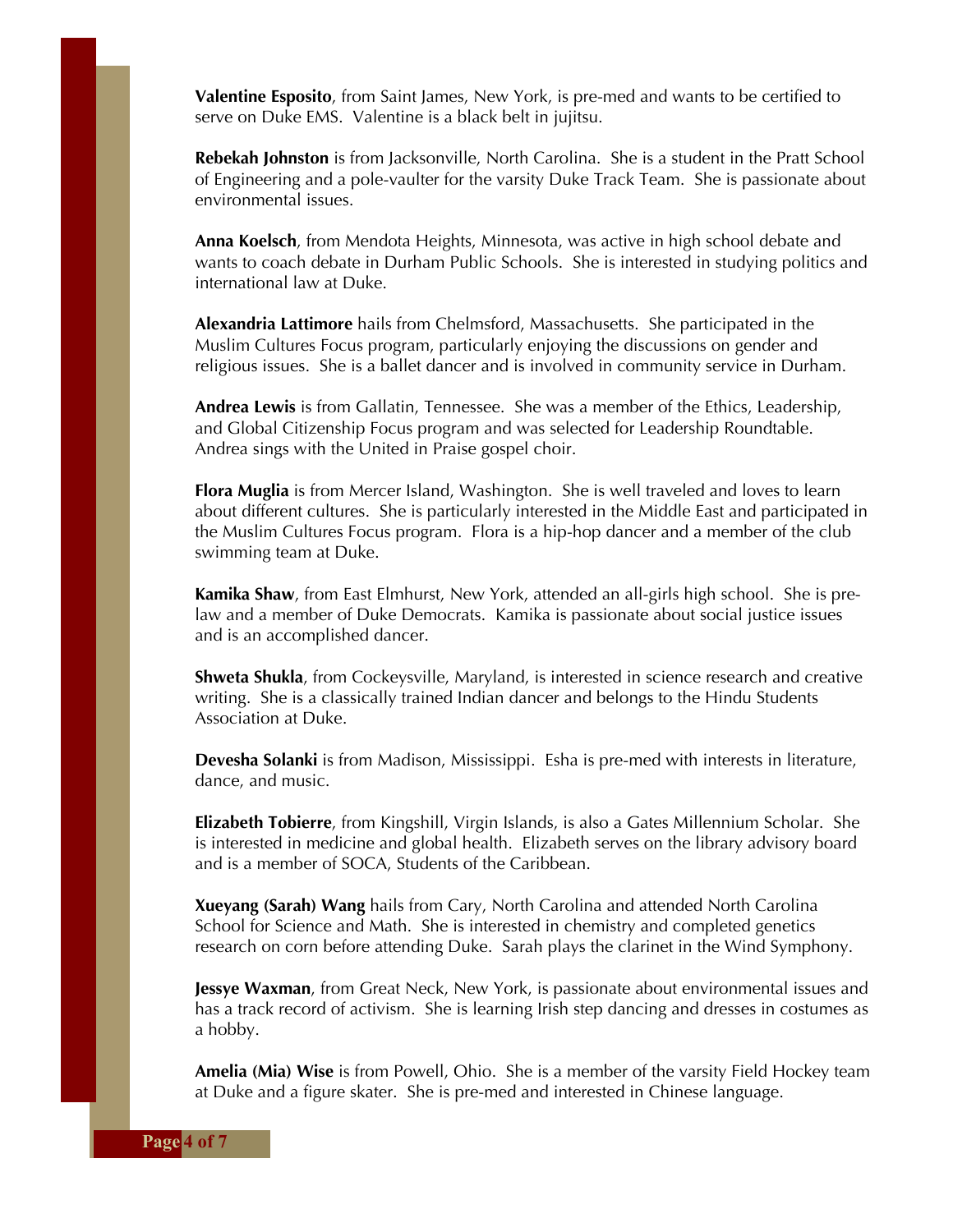#### A Tribute to Dr. Jean O'Barr



Dr. Jean O'Barr has taught the Baldwin senior seminar, "Women and the Professions," for four years. The course examines women and work from past, current, and future perspectives. Seniors complete a research project investigating the status of women in the fields they wish to pursue.

Jean has decided to pass the torch to someone new and to enjoy her retirement.

We are indebted to her support, service, and wisdom.

Here's what a few of her former Baldwin students have to add…

The most important thing about Dr O'Barr's class was that she continually kept challenging us, as scholars, as future professionals, as women. Rather than present us with a mass of information, she challenged us to make sense of it for ourselves, to question the world around us, and to mold ourselves (and our manner of presentation) for maximum impact. My eyes have been opened by this class and by Dr. O'Barr's example, and I am very grateful for it. -Menaka Nayar, Class of 2011

Three years into my Duke education, I entered the senior seminar with much confidence in my analytical and critical thinking abilities. Dr. O'Barr, however, challenged me to ask my questions and draft my answers in completely new ways. Our seminar is a highlight of my academic career, and is incredibly valuable to my approaching professional one. It is also the reason I feel more knowledgeable and empowered in addressing gender inequity, and a large part of why I will always strongly identify with feminism. Rightfully, our seminar is above all a testament to Dr. O'Barr's unique gifts as a professor. I am grateful to have learned from her.

-Brooke Kingsland, Class of 2011

In most of the other courses I have taken, the underlying principle behind the coursework, regardless of the field, has been analyzing and applying different perspectives in order to learn more about the outside world. This course has taken this process a step back to deconstruct the perspectives and framework that dictate the lens through which we see the world. This ability to more fully appreciate the entire picture contributing to the obstacles women still face in the work place, and the implications of these deeply ingrained ideals, will make identifying and coming up with strategies to overcome these existing barriers easier.

-Allie Speidel, Class of 2011

If Dr. O'Barr were a steak, she could only be described as "rare." I mean this in two ways: 1) she is a professor whose quality is exceptionally difficult to find elsewhere and 2) she possesses an ability to give raw, candid opinion (don't get her started on Sarah Palin). Through her emphasis on theory, its relation to real-lived experiences, and constructive feedback, I was able to gain a profoundly effective lexicon to understand and work towards solving everyday inequalities that make being a woman in any profession improbably challenging. Cheers to her and all of her future endeavors. -Michelle Sohn, Class of 2011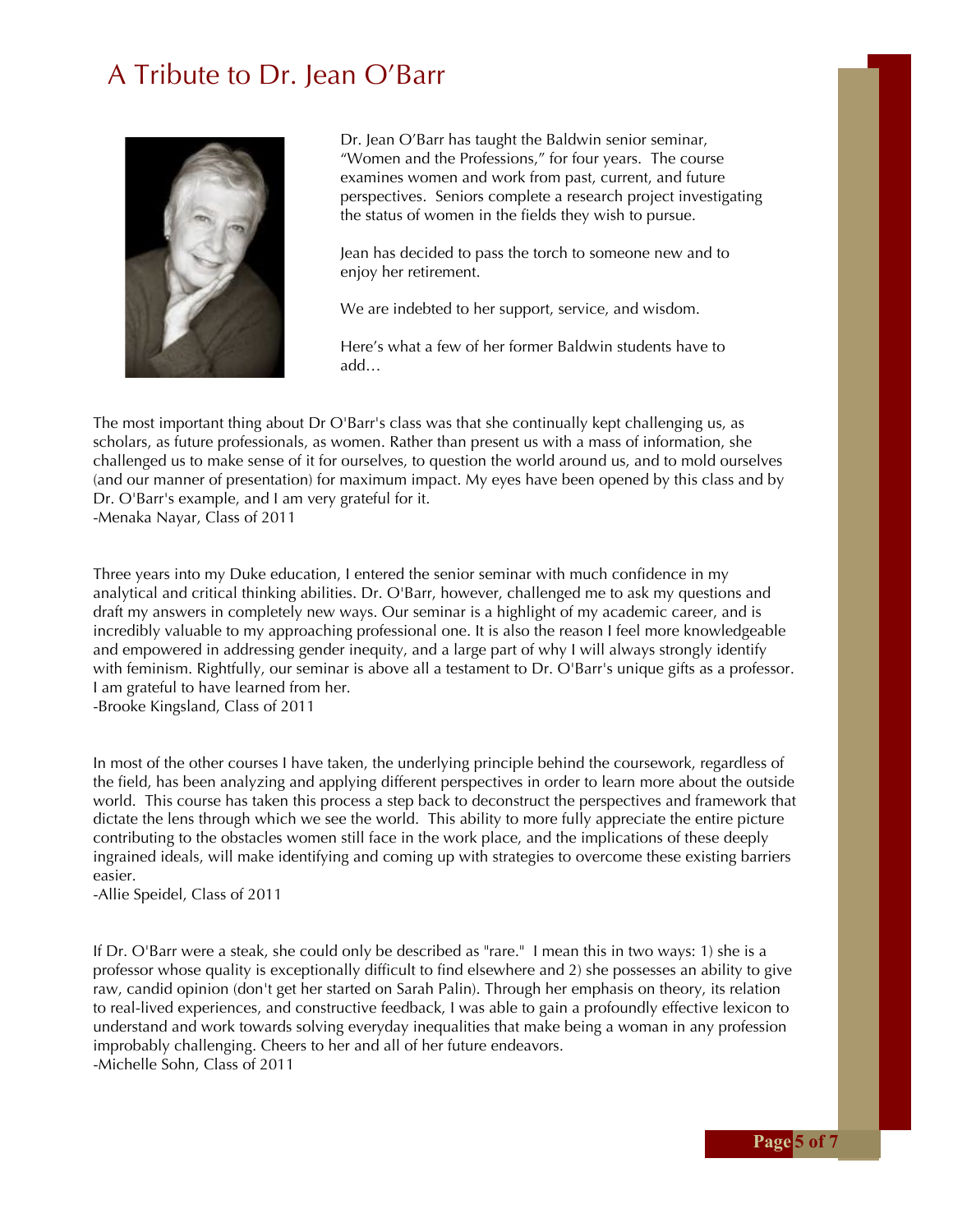Jean O'Barr is the best teacher I have had at Duke. She taught our class in a way that allowed us to learn and grow as individuals and a group. She pressured us, she encouraged us, she questioned us, all to force us to truly examine our lives as women. I feel blessed to have had Dr. O'Barr and learned from her. I appreciate much more now the women in our past and my future. -Elizabeth KonKolics, Class of 2011

Jean O'Barr is one of those rare human beings under whose guidance one is able to discover how their own experience relates to larger social processes, and to begin to contemplate the meaning and implications of such connections. She is a teacher of introspection, an interrogator of conventional history, and a compass of moral inquiry. Dr. O'Barr also possesses the remarkable gift of allowing her students to feel that they are the ones who have been the impetuses of their own progress, the hosts of novel revelations, when in reality it was her doing all along. -Rosa La Cerva, Class of 2011

Dr. O'Barr's class was different from all the women's studies classes that I had taken because the focus of her class was on what Baldwins as women would face once we enter the workforce. The course included feminist theories and the history of feminism, but the topic was more practical in that I am now more prepared to confront sexism when my job starts in August. I will get a mentor, I will network, I will help other women, and I will make sure that the good ol' boys network does not affect my career advancement. Thank you for showing me how to put feminism into practice, Dr. O'Barr. -Ji Kwon, Class of 2011

Jean always brought her best to class and expected your best in return. This raised the level of discussion and thinking in the Baldwin seminar, but it is also a lesson that has stuck with me long after the end of that semester. Thank you, Jean, and best wishes to you for a happy and fulfilling retirement. -Lucy McKinstry, Class of 2010

When I look back on my time at Duke, I will always remember Dr. O'Barr's senior seminar, Women and the Professions, as one of my most favorite classes in college. The material was thought-provoking, the assignments were challenging, the class discussions were energizing, and the entire experience very valuable and rewarding. Dr. O'Barr is an inspiring and wonderful professor and person. One of my favorite memories of the semester was attending the women's symposium at Duke and watching each of the interesting and successful women talk about how Dr. O'Barr had shaped their lives. Not only were their stories inspiring, but I felt so thankful to receive her guidance and to be able to say that she shaped my life too.

-Sara Friedman, Class of 2010

Dr. O'Barr held us to a higher standard. Her class challenged Baldwins to gather, analyze, and present information at a professional level. She treated us like sharp, forward-thinking women and expected nothing less.

-Roshen Sethna, Class of 2009

During my time at Duke, I was often amazed by the rates of grade inflation. I got used to turning in work that I felt was mediocre, because I still received exceptional marks. However, Dr. O'Barr pushed me. During our senior seminar, I was upset when she gave me a grade that I probably deserved for a sub-par essay, but she also offered me an opportunity to re-write the paper. I really respect her for being one of the few professors who demanded the highest possible quality of work from students. We would all be lucky to have more teachers like her, who aren't afraid to push us to be better. -Tyla Fowler, Class of 2009

The Women and the Professions class was by far the most applicable and practical class I have taken at Duke. It truly prepared me for the challenges I would face as a woman in business and helped me think about strategic ways to deal with obstacles. I developed a completely different perspective on women in the workplace because of it and I know I will carry the values and knowledge I gained from this incredibly valuable class for many years to come! Many thanks to Dr. O'Barr for creating such a fascinating learning environment about such crucial issues!

**Page** 6 of 7 **Page** 6 of 7 **Page** 6 of 7 **Page Page Page Page Page Page Page Page Page Page Page Page Page Page Page Page Page Page Page Page Page Page Page Page Page Page**